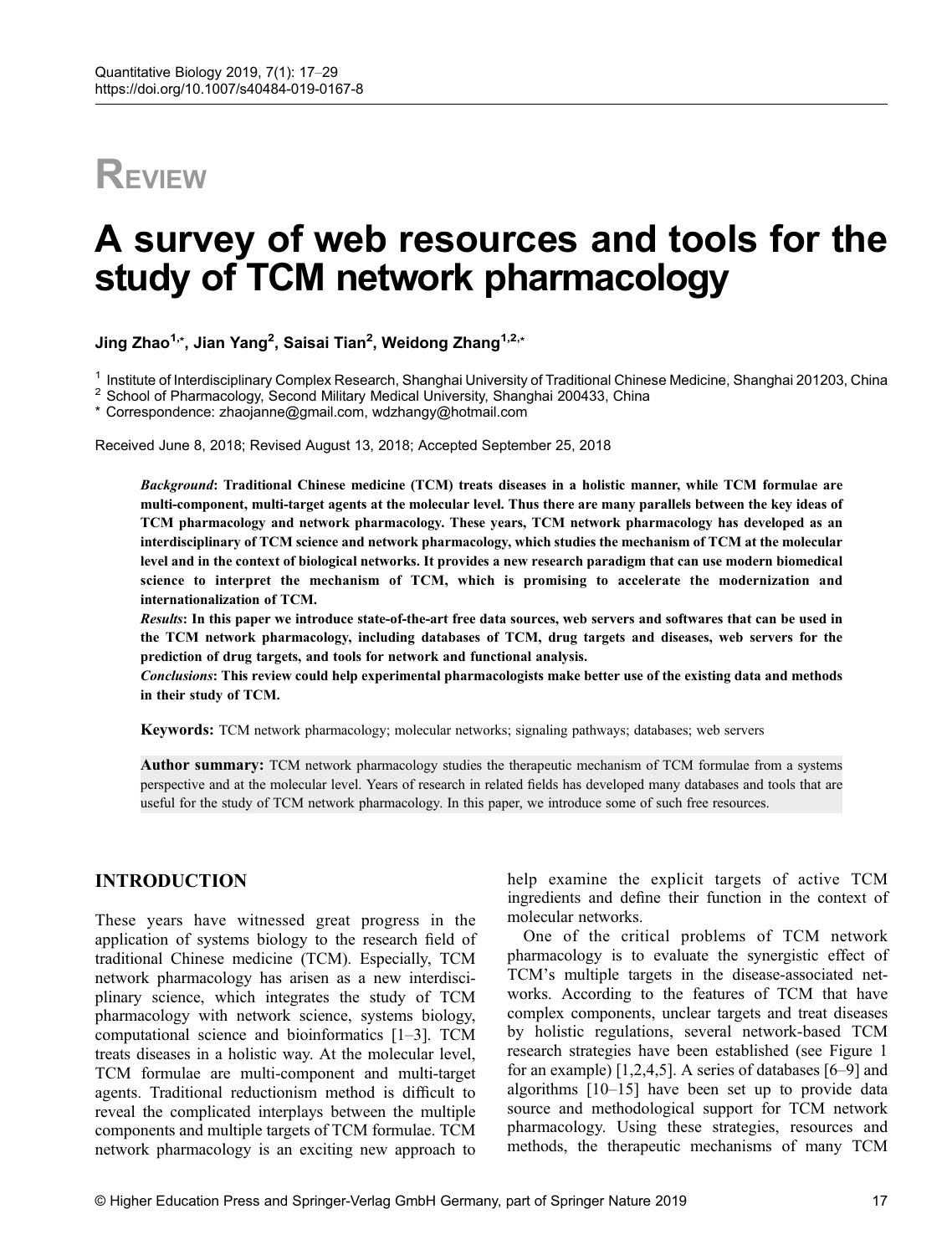formulae have been illustrated at the molecular level [\[16](#page-10-0)– [20](#page-10-0)], which help facilitate the modernization of traditional Chinese medicine. However, it is still difficult for experimental researchers to apply the theories and algorithms of TCM network pharmacology. In this paper, we survey some data resources and tools that can be freely accessed online and easily used in the study of TCM network pharmacology.

#### TCM DATABASES

ATCM formula usually consists of many natural products such as herbs, animals and minerals, each of which contains large numbers of chemical molecules. The active compounds in the formula interact with dysfunctional proteins related to a specific disease so as to treat the disease. Therefore, the identification of active TCM compounds and their targets is essential to understand the underlying mechanisms of TCM formulae. Several databases have been constructed to provide information

concerning all aspects of TCM, including diseases, formulae, herbs or natural products, bioactive ingredients and targets. These databases bridge the gap between TCM and modern biomedical sciences and play important roles in the study of TCM pharmacology. This section introduces some free TCM databases. Table 1 lists a summary of contents of these databases.

# **TCMSP**

TCMSP (Traditional Chinese Medicine Systems Pharmacology Database and Analysis Platform) [[8](#page-9-0)] consists of all the 499 Chinese herbs registered in the Chinese pharmacopoeia with 29,384 ingredients, 3,311 targets and 837 associated diseases. Drug-target mappings were obtained from HIT database [[21](#page-10-0)] and the prediction algorithm SysDT [[22](#page-10-0)]. The disease information was obtained from TTD database [\[23\]](#page-10-0) and PharmGKB [\[24\]](#page-10-0). The information can be queried and downloaded. The very special value of this database is that for each



Figure 1. A general workflow for TCM network pharmacology in the study of a TCM formula. The workflow includes the identification of TCM's effective active compounds, targets of the compounds and disease associated genes. Based on these data, the construction and analysis of disease/drug-associated networks, and the identification of related signaling pathways help to clarify the mechanism of the TCM formula. Such studies can facilitate drug discovery from well-validated TCM remedies and the development of new drug combinations.

|  | Table 1 The statistics of the TCM databases covered in this review |  |  |  |  |  |  |  |
|--|--------------------------------------------------------------------|--|--|--|--|--|--|--|
|--|--------------------------------------------------------------------|--|--|--|--|--|--|--|

| Databases     | No. of formulae | No. of organisms | No. of ingredients | No. of protein targets |
|---------------|-----------------|------------------|--------------------|------------------------|
| <b>TCMID</b>  | 46,929          | 8,129            | 43,413             | None                   |
| <b>TCMSP</b>  | None            | 499              | 29,384             | 3,311                  |
| <b>TCM-ID</b> | 1197            | 1102             | 12,117             | None                   |
| <b>HIT</b>    | None            | >1300            | 586                | 1301                   |
| TCM@Taiwan    | None            | 453              | 61,000             | None                   |
| <b>NPACT</b>  | None            | None             | 1574               | 248                    |
| CancerHSP     | None            | 2439             | 3575               | 832                    |
| <b>NPASS</b>  | None            | 25,041           | 35,032             | 2,946                  |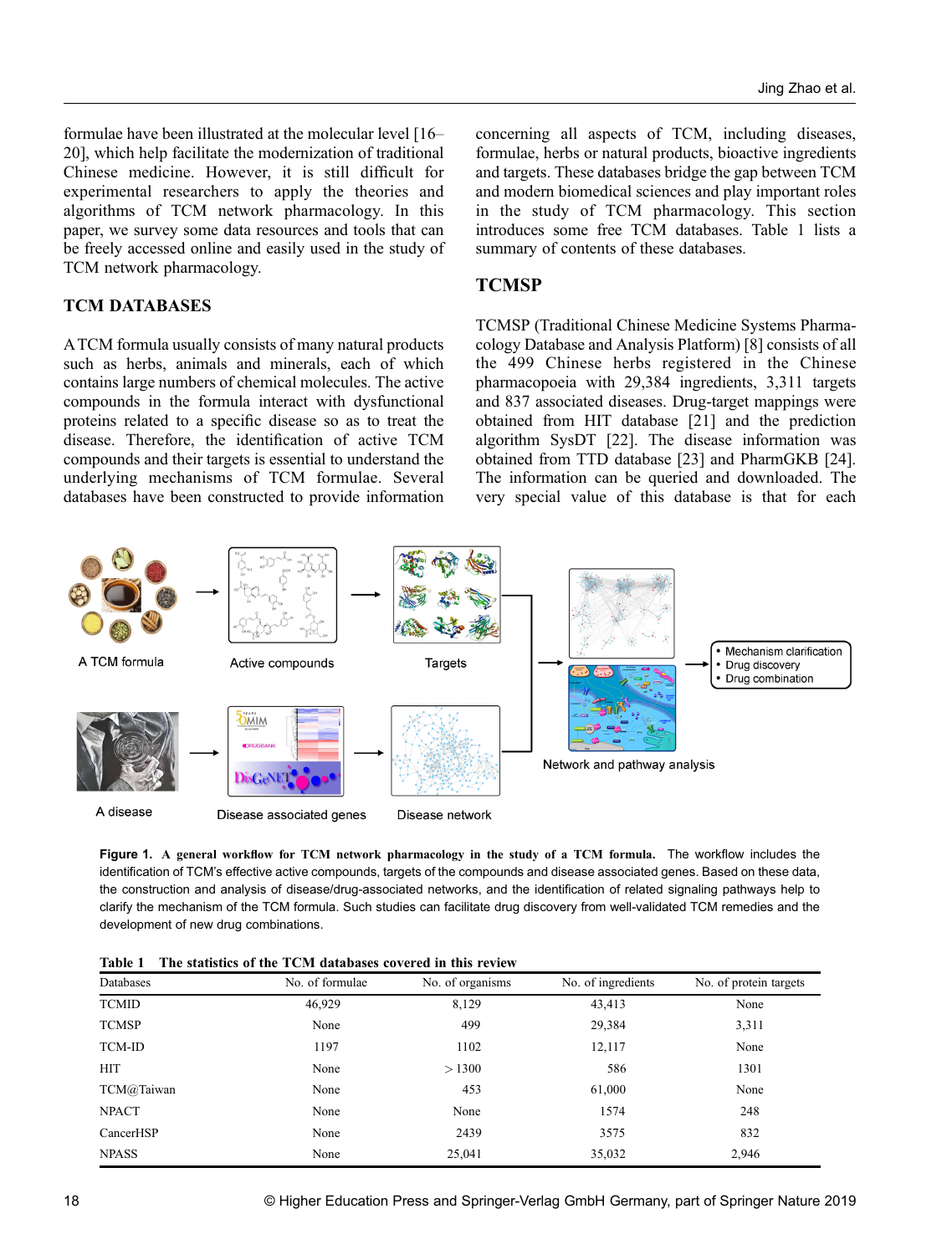compound, it provides its drug pharmacokinetic information such as drug-likeness (DL), oral bioavailability (OB), human intestinal absorption (HIA), blood-brain barrier (BBB), intestinal epithelial permeability (Caco-2), ALogP, fractional negative surface area (FASA-) and number of H-bond donor/acceptor (Hdon/Hacc). Thus the users can chose compounds with good drug-likeness and ADME (absorption, distribution, metabolism, excretion) feature for further study. Wang et al. used TCMSP to perform ADME screen for active ingredients of Chinese patent medicine Xinnaoxin Pill. They set the screening thresholds as  $OB \geq 30\%$ ,  $DL \geq 0.18$ ,  $HIA \geq 70\%$ , and B  $BB > 0.3$  and generated 18 active compounds satisfying these criteria [\[25](#page-10-0)]. From this database they then obtained 218 putative targets for these compounds. Lee et al. collected 447 compounds included in Yijin-Tang from the TCMSP database and only 42 of them satisfy OB and DL screening criteria [[26](#page-10-0)]. Besides the 42 compounds, they also included 4 other compounds below these criteria which were reported as bioactive compounds in literatures for further analysis. At last, they suggested that 10 compounds were bioactive compounds and key chemicals of Yijin-Tang because each of them was linked to more than four genes associated with hyperlipidaemia and atherosclerosis.

#### **TCMID**

TCMID (Traditional Chinese Medicine Integrated Database) [\[9\]](#page-9-0) provides information about TCM formulas, herbs, and compounds of herbs. It also includes information of diseases and western drugs. This database was constructed by integrating former databases and textmining. Specifically, the TCM formulas were collected by text mining from literatures; herbs were extracted from TCM-ID database [[7\]](#page-9-0) and text-mining; herbal ingredients were got by text-mining methods and combining information from other TCM databases, including TCM@Taiwan [\[6\]](#page-9-0), TCM-ID, and HIT. Information of diseases and their associated proteins and drugs was retrieved from DrugBank and OMIM. Previous version of TCMID includes target information, which were collected from databases HIT, STITCH [[27](#page-10-0)], OMIM [\[28\]](#page-10-0), Drug-Bank [[29](#page-10-0)] and text-mining. Recently, target information cannot be found in this database. TCMID database allows querying and downloading.

Here we briefly introduce the three databases whose information has been included in TCMID. TCMID (Traditional Chinese Medicine Information Database) [[7](#page-9-0)] collects information about TCM formulas, herbs and compounds. It provides query about these information but does not allow downloading the whole data. HIT (Herbal Ingredients' Targets Database Introduction) [\[21](#page-10-0)] is a manually curated database that contains information on

the protein targets of compounds found in Chinese herbs. Based on over 3,250 papers in the literature, HIT includes 1,301 protein targets affected by 586 herbal compounds found in more than 1,300 Chinese herbs. TCM@Taiwan [[6](#page-9-0)] provides information about 61,000 compounds included in 453 TCM herbs collected from Chinese medical texts and scientific publications. Because its data are manually retrieved from literature, HIT is a very reliable database. We collected part of targets for Shexiang Baoxin Pill's active compounds from this database for further network and functional analysis [\[16\]](#page-10-0).

#### **NPACT**

NPACT (Naturally occurring Plant based Anticancerous Compound-activity-Target database) [[30](#page-10-0)] is a manually curated database of plant derived compounds that show anti-cancerous activity extracted from 762 papers. It contains 1,574 compounds exhibiting activity against 353 cancer cell lines, 284 cancer-related protein targets and 1,980 experimentally validated compound-target interactions. For each compound, it provides information on their structure, properties, cancer type, cell lines, inhibitory values (IC50, ED50, EC50, GI50), molecular targets, commercial suppliers and drug likeness of compounds. Users can query the database by compounds and browse the information of the database from its web.

#### CancerHSP

CancerHSP (Anticancer Herbs database of Systems Pharmacology) [[31](#page-10-0)] contains 3,575 anticancer compounds included in 2,439 anticancer herbs and 832 targets. The targets are got by text-mining or prediction. The anticancer activities of these compounds based on 492 different cancer cell lines are also provided. The database also shows the molecular structure and nine key ADME parameters of each compound. Users can query the database by herbs, compounds and targets. The data of the database can be downloaded.

#### NPASS

The NPASS (the Natural Product Activity and Species Source Database) [\[32\]](#page-10-0) provides detailed information of species sources and biological activities of natural products. This database contains 35,032 unique natural products (compounds) isolated from 25,041 source organisms, including 16,581 plant species, 1,675 bacteria species, 2,503 metazoa species and 2,107 fungi species. A total of 5,863 targets of the compounds are provided, 2,946 of which are proteins. It also includes information of other classes of targets, such as organisms and cell lines. The data were collected from existing resources and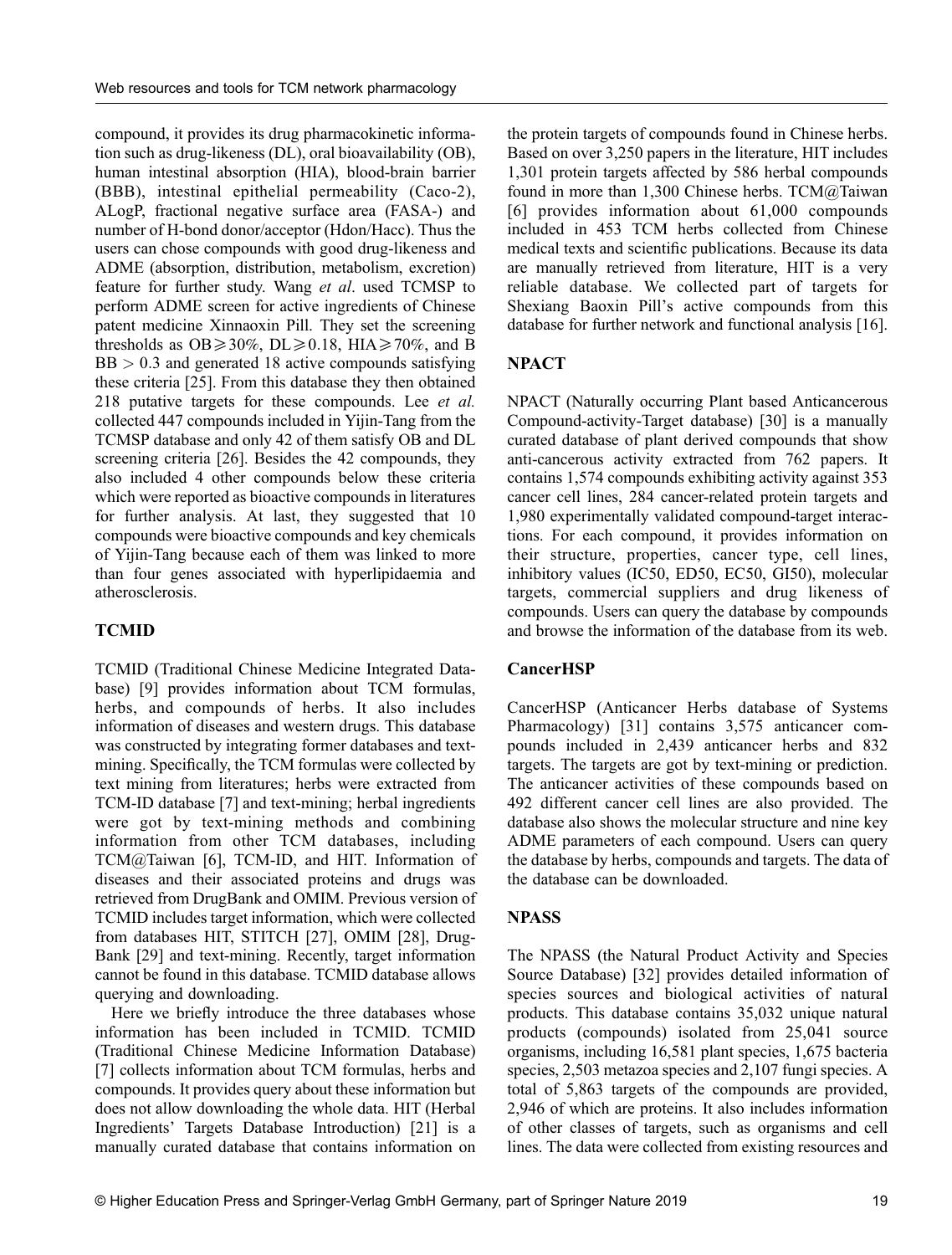manually annotated from literatures.

# DRUG TARGET DATABASES

From Table 1 we can see that target information in current free TCM databases is too scarce to satisfy the needs of TCM research. Thus it is necessary for us to utilize other sources. There are many general drug target databases or chemical-protein interaction databases that provide largescale experimental or predicted drug/compound-protein interaction data for small molecules. These databases have been widely accepted and used by drug discovery community. They can also be used to search or predict protein targets for TCM active compounds. In fact, some of them have been used in the study of TCM network pharmacology. To get comprehensive information about TCM formulae's active ingredients and targets, it is better to combine the results obtained from multiple resources. For example, Fang et al. conducted a systems study for identifying potential natural products which target mutated genes across 15 cancer types or subtypes [\[33\]](#page-10-0). They collected natural products from 6 TCM databases, including TCMID, TCMSP and TCM@Taiwan. The targets of natural molecules were searched from 2 TCM databases (TCMID and TCMSP) and 3 general chemicalprotein interaction databases (STITCH, ChEMBL and BindingDB). This study found 848 significant anti-cancer indications for 224 natural products. When we study TCM formula Shexiang Baoxin Pill (SBP)'s effects on cardio-vascular diseases (CVD), we collected its targets from HIT and STITCH [[16](#page-10-0)]. We found that SBP only targets a very small fraction of CVD disease genes, which is not like FDA approved CVD drugs that mainly target specific disease genes. However, from the perspective of network regulation, our study suggested that SBP achieves its efficacy on CVD treatment by regulating the disease network though interactions between genes, instead of directly acting on CVD disease genes.

In this section we survey drug-target and chemicalprotein interaction databases. See Table 2 for statistics of some databases of this class.

## DrugBank

DrugBank provides comprehensive molecular information about drugs and their mechanisms, including their chemical, pharmacological, pharmaceutical, ADME, interaction information and their targets [\[29,34\]](#page-10-0). The first version of DrugBank was released in 2006. It has been updated frequently. Currently DrugBank 5.0 contains the information of 10,971 drugs and 4,900 protein targets. The drugs consist of 2,391 FDA approved small molecule drugs, 934 approved biotech drugs, 109 nutraceuticals and over 5,090 experimental drugs. This

database allows for web query and downloading. In the study of TCM pharmacology, target information of modern drugs can be used for the prediction of TCM's targets. In addition, modern drugs which treat the same disease can be used as contrast. Information of these drugs can be obtained from DrugBank. For example, in their study on Yin-Huang-Qing-Fei capsule (YHQFC)'s effects on chronic bronchitis, Yu et al. identified DrugBank's drugs having similar structures with YHQFC's active compounds and then regarded targets of these drugs as putative targets of YHQFC [\[41\]](#page-10-0). They also acquired the known therapeutic targets of drugs used to treat chronic bronchitis from DrugBank for further network analysis. In our study for Huang-Lian-Jie-Du-Tang (HLJDT)'s effects on rheumatoid arthritis (RA), we retrieved all the 32 FDA-approved anti-RA drugs and their 51 targets from DrugBank. We designed a network score to measure drugs' effects and found that HLJDT achieves a high effect score, which is in the same order as that of one class of anti-RA agents, anti-inflammatory agents [[42](#page-10-0)].

## **TTD**

TTD (Therapeutic target database) [\[23\]](#page-10-0) provides information about drugs, targets, targeted diseases and pathways. The current version collects 34,019 drugs, including 2,544 proved drugs, 8,103 clinical trial drugs and 18,923 investigative drugs. Its 3,101 targets are classified as 445 successful targets, 1,121 clinical trial targets and 1,535 research targets. For each drug, its chemical structure, targets, targeted diseases and involved pathways are provided. Users can search the database by targets, drugs, diseases and biomarkers, as well as predict targets for compounds without target information using its drug similarity searching tool. The similarity searching is based on the Tanimoto similarity searching method. A query compound can be input by its MOL, SDF or SMILES format, and then the tool lists its similar compounds and corresponding Tanimoto similarity scores. The targets of the compounds with the highest scores can be predicted as the targets of the query compound. The database also allows for batch download. To study how the combination of herb pair Euphorbia kansui (GS) and Glycyrrhiza (GC) act on hepatocellular carcinoma ascites, Zhang et al. used structural similarity comparison in TTD to get 13 and 102 putative targets of GS and GC, respectively [\[43](#page-11-0)]. Their further topological analysis for the protein-protein network between these targets found that the ADRB1- PIK3CG interaction may play crucial role in connecting the other targets in the network. Considering that ADRB1 and PIK3CG were putative targets of GS and GC, respectively, and both had functional interactions with AVPR2, which is a known therapeutic target for ascites, they proposed that the GS-GC combination may exert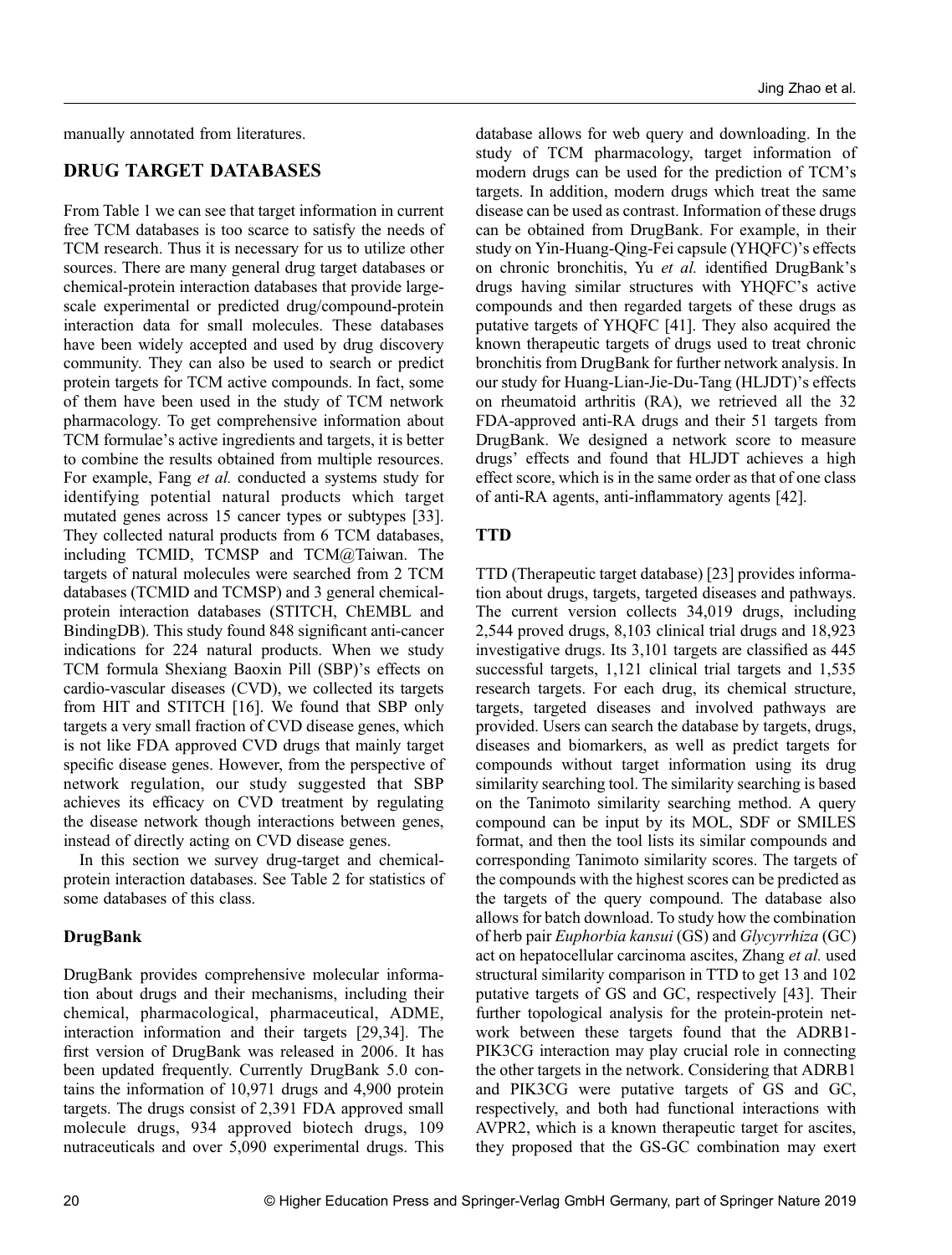synergy effects on ascites through the ADRB1-PIK3CG-AVPR2 signal axis.

#### **STITCH**

STITCH (Search Tool for Interacting Chemicals) [[27](#page-10-0)] is a database of known and predicted interactions between chemicals and proteins. The current version covers interactions between 430,000 small molecules and 9,643,763 proteins from 2,031 organisms. STITCH shares protein space with the gene association database STRING, which is developed by the same team. The interactions are derived from high-throughput experiments, other primary databases, text-mining and computational prediction. The databases that STITCH collects data include manually curated databases such as Drug-Bank [\[34\]](#page-10-0), GLIDA (GPCR-ligand database) [\[44\]](#page-11-0), Matador [[37](#page-10-0)], TTD (Therapeutic Targets Database) [[45](#page-11-0)] and CTD (Comparative Toxicogenomics Database) [[46](#page-11-0)]; pathway databases such as KEGG (Kyoto Encyclopedia of Genes and Genomes) [[47](#page-11-0)], PID (Pathway Interaction Database) [\[48\]](#page-11-0), Reactome [\[49](#page-11-0)] and BioCyc [[50](#page-11-0)]; and experimental result databases such as ChEMBL [\[35\]](#page-10-0), PDSP Ki [[51](#page-11-0)], and PDB (Protein Data Bank) [\[52\]](#page-11-0). Each interaction in the database is assigned a score to indicate its probability or binding affinity. When a compound is searched via web of the database, its similar compounds and similarity scores will be listed. Like TTD, the database also supports the prediction of targets based on structural similarity. The STITCH database can be downloaded in full as well.

## ChEMBL

ChEMBL contains much more drug-like bioactive compounds than other drug target databases [[35](#page-10-0)]. Currently, it contains 1,735,442 distinct compounds and 11,538 targets. The database provides structure, functional, target and ADMET information for the compounds. These data are manually collected from 67,722 peer-reviewed publications. The database can be searched by compounds or targets.

#### BindingDB

BindingDB provides experimentally measured protein– ligand binding affinity data, including values of Ki, Kd, IC50 and EC50 [[36](#page-10-0)]. It focuses chiefly on the interactions between drug-like small molecules and proteins considered to be drug-targets. The data are collected from US patents, scientific publications, and other databases such as the PubChem [[53](#page-11-0)] (4,5), ChEMBL [\[35\]](#page-10-0), PDSP Ki [[51](#page-11-0)] and CSAR (www.csardock.org) [[54\]](#page-11-0). The database launched on the web in the year of 2000 and is updated continually. Currently BindingDB contains 1,427,022 binding data between 639,152 small molecules and 7,026 protein targets.

## ZINC

ZINC provides information about ligands and their purchasability, targets, clinical trials and so on [\[55\]](#page-11-0). Currently the 15th version of ZINC contains over 400 million purchasable "drug-like" compounds, which covers 204 commercial catalogs from 145 companies. The biological annotations of the compounds are derived from third party databases and libraries, such as HMDB [[56](#page-11-0)], ChEMBL and DrugBank. ZINC normalizes ligand-target binding affinity measure pKi, IC50, EC50, AC50, and pIC50 to a single standard pKi value. The database also affords predicted targets, which were calculated by an algorithm combining the Similarity Ensemble Approach (SEA) with the maximum Tanimoto similarity. Applying this algorithm, over 171 million commercially available compounds were predicted targeting at a total of 2,629 targets with significance. When searching for a compound, the users can obtain information about its chemical characteristics, known and predicted targets, clinical trials and vendors who sell this compound.

# WEB SERVERS FOR TARGET PREDICTION

Some TCM databases and chemical-protein interaction databases, such as TCMSP, TTD, BATMAN-TCM [[57](#page-11-0)] and STITCH, also provide target prediction services. That is, when we search these databases, some results are actually predicted by the algorithms of databases. There are some web servers and software that are specialized in target prediction, which can be used like these databases in the research of TCM pharmacology. For example, when exploring the anti-proliferative activity of herb Pelargonium sidoides DC, Pereira et al. used web servers PharmMapper [\[58](#page-11-0)] and DRAR-CPI [[59](#page-11-0)] to predict its active compounds' targets [[60](#page-11-0)]. They identified 142 potential protein targets of the herb, in which 90 targets were found to be related to cancer. Wei et al. used commercial software MetaDrug from GeneGo, Inc to predict putative targets of TCM formula Danhong injection (DHI) [\[61\]](#page-11-0). They found that 8 transcription factors (TFs), including pre-B-cell leukemia transcription factor 1 and cyclic AMP-dependent transcription factor 1, are putative target TFs for DHI-mediated protection against cerebral ischemia.

In this section we introduce some non-commercial web servers that provide service for the prediction of drug targets.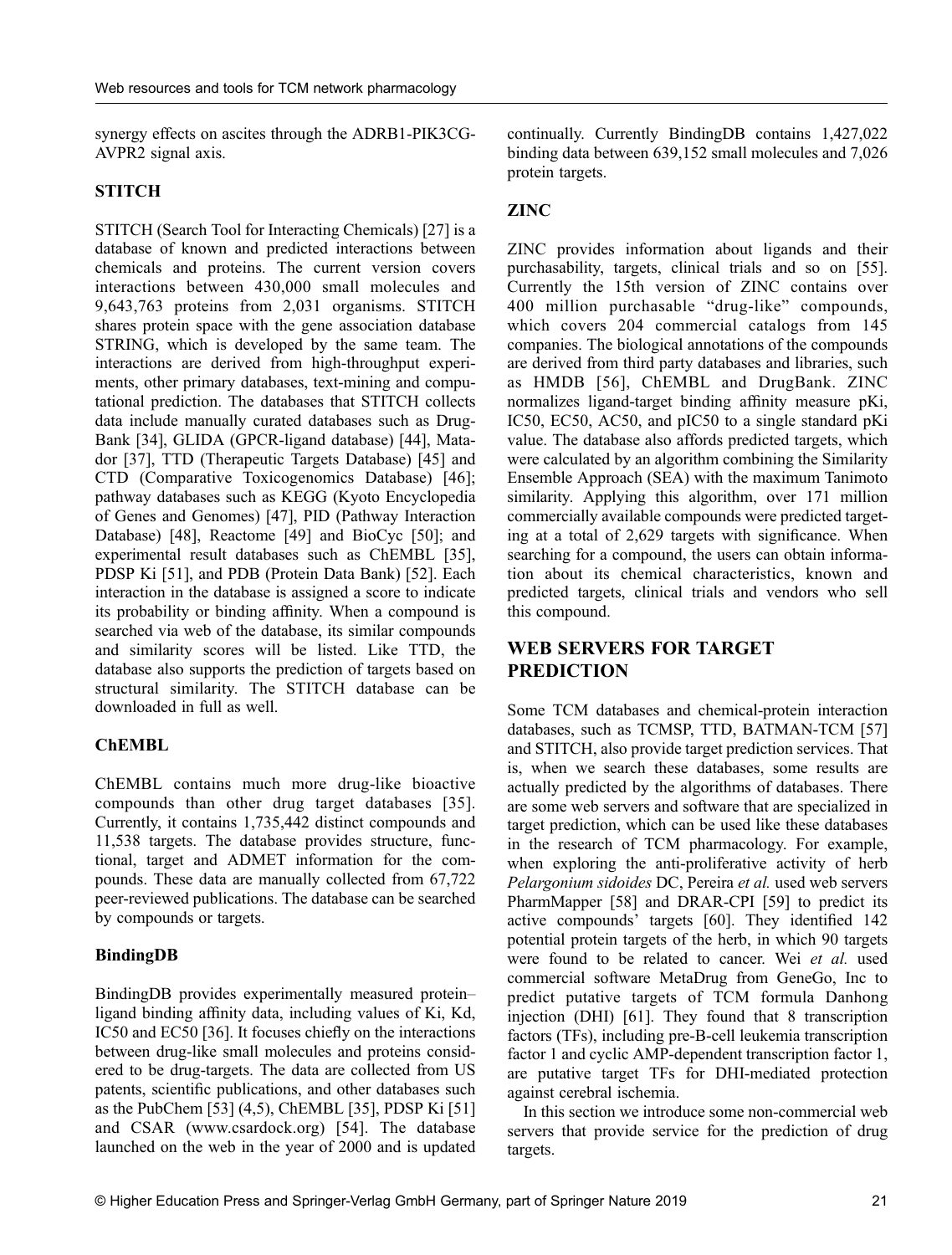| Databases      | $\circ$<br>$\circ$<br>No. of compounds | No. of targets | Ref.     |  |
|----------------|----------------------------------------|----------------|----------|--|
| DrugBank       | 10,971                                 | 4,900          | [29, 34] |  |
| <b>TTD</b>     | 34,019                                 | 3,101          | $[23]$   |  |
| <b>STITCH</b>  | 430,000                                | 9,643,763      | $[27]$   |  |
| ChEMBL         | 1,735,442                              | 11,538         | $[35]$   |  |
| BindingDB      | 639,152                                | 7,026          | $[36]$   |  |
| SuperTarget    | 195,770                                | 6,219          | $[37]$   |  |
| <b>MATADOR</b> | 801                                    | 2,901          | $[37]$   |  |
| CancerDR       | 148                                    | 116            | [38]     |  |
| DGIdb          | 32,106                                 | 88,533         | $[39]$   |  |
| SuperDRUG      | 4,587                                  | 3,000          | [40]     |  |

Table 2 Statistics of some drug target databases

#### SuperPred

SuperPred is a web server for predicting targets and the ATC (Anatomical Therapeutic Chemical) codes of compounds [\[62\]](#page-11-0). Its predictions are based on the similar property principle, which includes the 3D structural similarity, the occurrence of fragments and the concordance of physico-chemical properties. The target prediction is performed by screening the input compound against a database containing about 341,000 compounds, 1,800 targets and 665,000 compound-target interactions. The database was created by extracting compound–target interaction data from SuperTarget, ChEMBL and BindingDB. The ATC code prediction is based on a similarity comparing pipeline including 2D, fragment and 3D similarity. The input compound is screened against 2,600 compounds having known ATC codes. The ATC codes of drugs are published by the World Health Organization (WHO) for the classification of drugs. The classification is based on therapeutic and chemical characteristics of the drugs. The query compound can be input by its name in PubChem or structure by SMILES or MOL format.

#### SwissTargetPrediction

SwissTargetPrediction is a web server to predict the targets of compounds based on a combination of 2D and 3D similarity measures with known compounds [\[63\]](#page-11-0). Predictions can be carried out in five different organisms, including human, mouse, rat, cow and horse. The dataset of known compound-protein interactions for prediction was retrieved from the 16th version of ChEMBL database. It consists of 280,381 small molecules interacting with 2,686 targets, with the majority of targets (66%) found in human. SwissTargetPrediction provides a score for each predicted target to assess the likelihood of the predictions to be correct. It also maps predictions by homology within and between different species and provides the likelihood score. Query compounds can be input by structure as SMILES string or MOL file.

#### TargetNet

The web server TargetNet [[64](#page-11-0)] predicts the targets of compounds based on QSAR (quantitative structure activity relationships) model, which mathematically relates specific chemical features of molecules to their bioactivities. Seven distinct molecular fingerprints are employed to describe chemical characteristics of molecules. The prediction uses a machine learning approach called Naïve Bayes classifier. The database BindingDB is used as training datasets. After a filtering process, a total of 109,061 compounds and 623 human target proteins in this database are used for model building. When the user inputs a compound, the prediction scores of this molecule toward all the 623 in-house proteins are calculated via 623 established QSAR models with selected performance statistics. A molecular structure or a molecular file with SMILES format is required for input.

#### PharmMapper

The pharmacophore means a molecular framework that carries the essential features for a molecule to interact with a specific target protein. A pharmacophore model is a group of steric and electronic features of a molecule that is necessary to ensure its optimal interactions with a specific target protein for triggering or blocking its biological activity. Ligand-based pharmacophore modeling has been widely used in drug target identification. The Pharm Mapper is a web server that predicts protein targets of compounds based on pharmacophore model [[58](#page-11-0)]. The prediction is performed by matching the pharmacophore of the query compound against an in-house pharmacophore model database.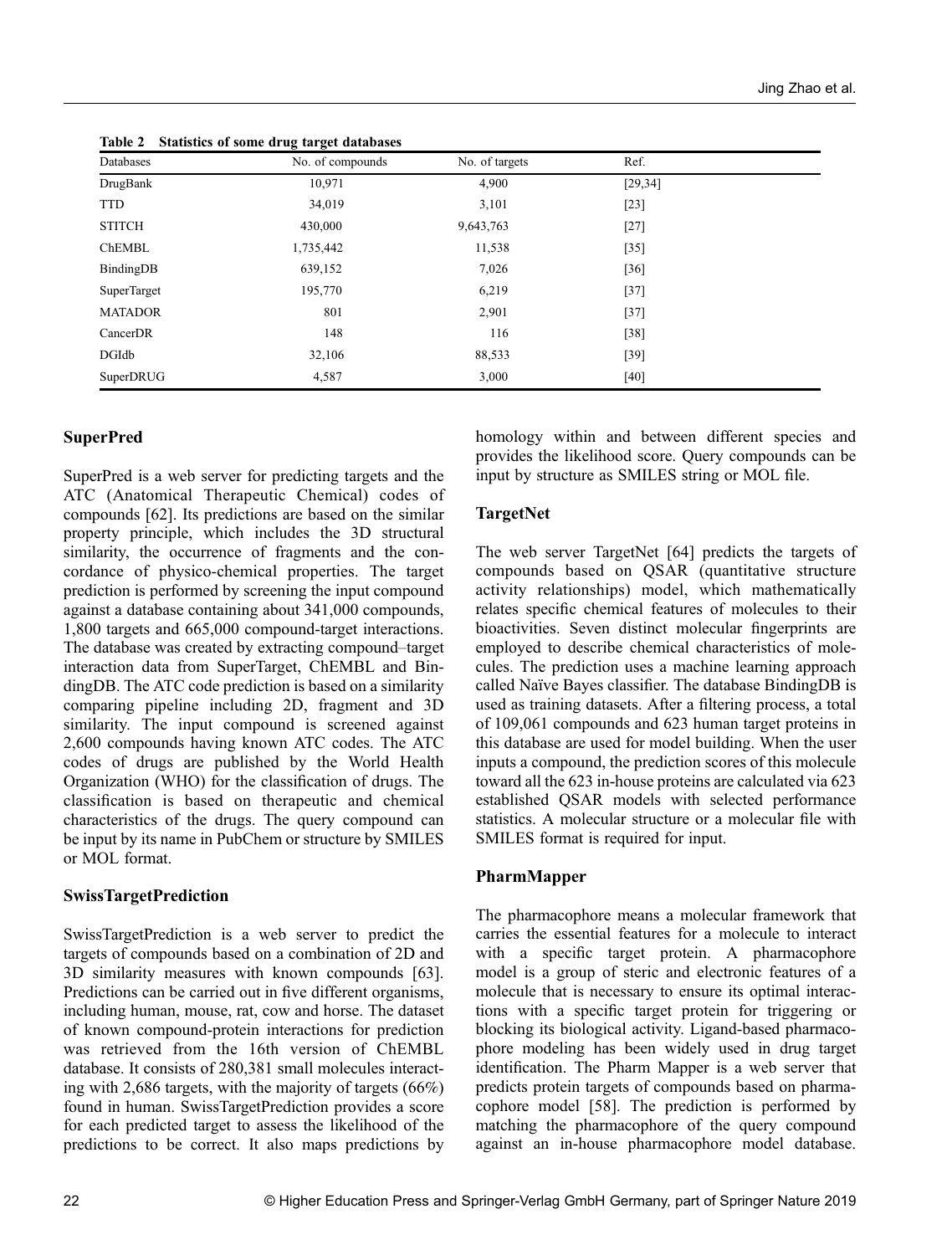Currently, the PharmMapper's in-house pharmacophore database includes 53,184 unique pharmacophore models. PharmMapper accepts a file with a compound stored in mol or SDF format.

#### SystemsDock

Molecular virtual docking is a kind of computational method to evaluate the binding potential of a small molecule to a target protein. It has been widely applied in drug discovery. The web server SystemsDock [[65](#page-11-0)] utilizes a molecular docking algorithm called dock-IN to assess protein–ligand binding potential and provides a score to present the potential [\[66\]](#page-11-0). Users need to input chemical molecules and their potential target proteins they want to validate. Each time at most five molecules and a group of proteins are allowed to input to the web server. The input for compounds can be a structure file in formats of 2D/3D SDF, Mol2 or SMILES. Proteins can be input by their gene symbols or PDB IDs. Users can also predict which proteins in a specific pathway are potential targets of their compounds. In this case the molecular pathway should be uploaded in SBML format with CellDesigner™ tags. It is noted that molecular virtual docking cannot be applied to proteins whose 3-D structures are unknown. The SystemsDock can be used to evaluate the binding affinity between small molecules and their putative targets. For example, Zhang et al. applied a similar software eHiTS [\[67](#page-11-0)] to evaluate the direct binding efficiencies of the main chemical components of Euphorbia kansui and Glycyrrhiza with ADRB1 and PIK3CG, respectively [\[43\]](#page-11-0). These two targets were predicted by TTD using structural similarity comparison, and their interaction is likely to play crucial role in connecting the other targets in the PPI network between the targets.

## DISEASE DATABASES

Clinical practices have proved the efficacy of TCM formulae to the treatment of many chronic complex diseases. Complex diseases are multi-factorial disorders that are influenced by multiple genes in combination with lifestyle and environmental factors. There are many databases that collect disease-related gene information for systems-level understanding of human diseases. They are important sources for the research of TCM network pharmacology. In this section, we introduce three representative disease databases.

## OMIM

The Online Mendelian Inheritance in Man (OMIM) database [\[28](#page-10-0)] is a curated database that provides information about the genetic component and relevant

genes for all the known mendelian disorders. It is a comprehensive, authoritative compendium of human genes, genetic phenotypes and the relationships between them. The OMIM contains over 15,000 genes associated with all known mendelian disorders. The information of OMIM comes from the published peer-reviewed biomedical literature. The database is updated daily.

#### DisGeNET

DisGeNET is a comprehensive gene-disease association (GDA) database [[68](#page-11-0)] that provides the current knowledge of human genetic diseases including Mendelian, complex and environmental diseases. The information in DisGeNet is integrated from expert curated repositories, GWAS catalogues, animal models and the scientific literature. Specifically, its data sources include the  $CTD^{TM}$  (Com-parative Toxicogenomics Database<sup>TM</sup>) [[69](#page-11-0)], UniProt/ SwissProt [[70](#page-12-0)], ClinVar [[71\]](#page-12-0), Orphanet [[72\]](#page-12-0), the NHGRI-EBI GWAS Catalog [\[73\]](#page-12-0), GAD (Genetic Association Database) [[74\]](#page-12-0), MGD (the Mouse Genome Database) [\[75\]](#page-12-0), RGD (the Rat Genome Database) [\[76\]](#page-12-0), PsyGeNET [\[77\]](#page-12-0), the Human Phenotype Ontology [\[78\]](#page-12-0), LHGDN (the Literature Human Gene Derived Network) [[79](#page-12-0)], and the BeFree [[80](#page-12-0)]. The DisGeNET gives each GDA three scores range from 0 to 1, the confidence score, the Disease Specificity Index (DSI), and the Disease Pleiotropy Index (DPI). The confidence score reflects the reliability of the GDA by its recurrence across all data sources. The DSI is inversely proportional to the number of diseases associated to a particular gene, while the DPI is proportional to the number of different (MeSH) disease classes the gene is associated to. Thus a GDA with high DSI suggests that the gene is more specific for that disease, and a GDA with low DPI means that the gene is more specific for the disease class which the disease belongs to. The current version of DisGeNET (v5.0) contains 561,119 gene-disease associations between 17,074 genes and 20,370 diseases, disorders, traits, and clinical or abnormal human phenotypes.

## MalaCards

The MalaCards human disease database [\[81\]](#page-12-0) is an integrated compendium of human diseases and their annotations. Currently, it includes information of 19,592 diseases consolidated from 72 sources. For each disease, the database displays a web card with diverse annotative information about this disease, such as disease classifications, disease summary, related diseases, associated genes, therapeutic drugs and publications. The "Genes" section of the web card provides the list of the genes found to be associated with the disease. The MalaCards assigns each disease-gene association a priority score,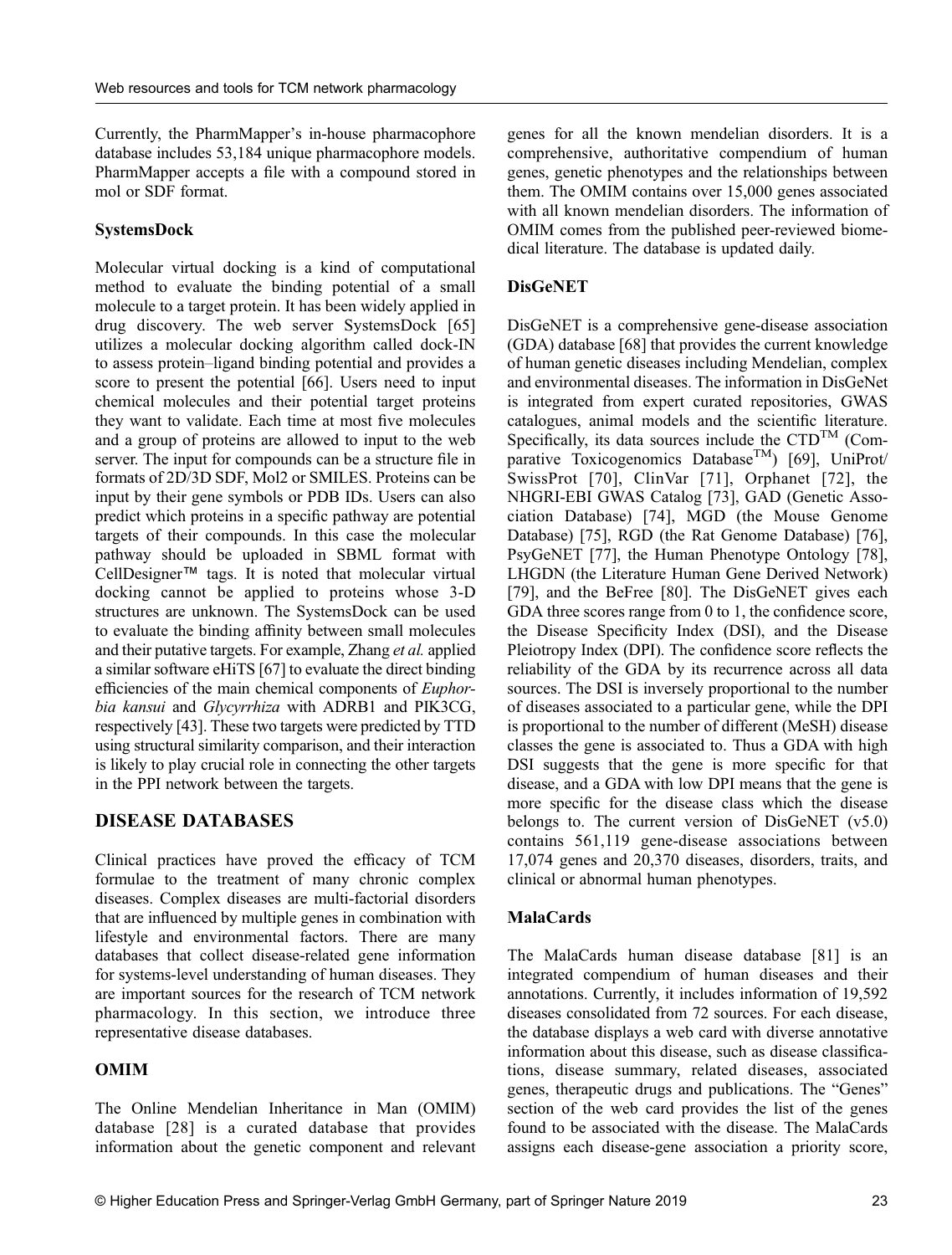which is a weighted sum of individual scores derived from eight sources, i.e., OMIM [[28](#page-10-0)], ClinVar [\[71\]](#page-12-0), Orphanet [[72](#page-12-0)], Humsavar of SwissProt [\[70\]](#page-12-0), GeneTests [\[82\]](#page-12-0), DISEASES [\[83\]](#page-12-0), Novoseek [[84](#page-12-0)] and GeneCards [\[85\]](#page-12-0). For each disease, the MalaCards defines a set of 'elite' genes, whose associations with this disease are supported by manually curated and reliable sources. Generally, the average number of associated genes per disease in the MalaCards is larger than that in the OMIM and smaller than that in the DisGeNET.

#### DigSee

DigSee [[86](#page-12-0)] is a text mining search engine which provides evidence sentences describing genes involved in the development of disease through biological events. Currently, DigSee supports all disease types and important biological events, such as point mutation, gene expression, regulation (positive regulation, negative regulation), protein catabolism, phosphorylation, localization, binding, transcription, catalysis, acetylation, hydroxylation, ubiquitination, methylation, glycosylation, and DNA methylation. All human genes can be searched, and 14,608 genes are indexed in current system version (v2.01). With the input of disease, genes or events, users can obtain Medline abstracts with highlighted evidence sentences.

# WEB SERVERS AND TOOLS FOR NETWORK AND FUNCTIONAL ANALYSIS

Since TCM formulae are actually multi-component, multi-target agents, annotating their targets in the context of networks could facilitate revealing the mode of action. Using network methods we can identify signaling pathways regulated by active ingredients in TCM formulae and examine the interactions between target proteins and the role of target proteins within networks. This helps illustrate the potential impact of TCM-based therapy and better elucidate its mechanisms of action. Here we introduce some web servers and software tools that can be used in network-based study of TCM pharmacology.

#### BATMAN-TCM

BATMAN-TCM (Bioinformatics Analysis Tool for Molecular mechANism of TCM) [[57](#page-11-0)] is an online bioinformatics analysis tool for studying the molecular mechanism of TCM. Users can input TCM formulae, herbs, or compounds for analysis. The tool will predict targets for the compounds in the formulae or herbs, perform functional analysis of the predicted targets, and construct and visualize the ingredient-target-pathway/ disease association network. Functional analyses of targets output the enrichment of targets in biological pathways, Gene Ontology functional terms and diseases. Formula-herb-compound association data used in this tool are extracted from the TCMID database. Potential targets of TCM ingredients are predicted by a similarity-based algorithm, which ranks potential drug-target interactions based on their similarity to known drug-target interactions in DrugBank, TTD and KEGG databases. This tool provides a rapid one-stop service for analyzing TCM formulae.

#### DAVID

Pathway enrichment analysis identifies signaling pathways significantly enriched with a group of genes or proteins. Usually, drug target enriched pathways are considered most likely to be regulated by the drug. Thus this method has been widely used in the study of TCM network pharmacology [\[17,18,26](#page-10-0)[,87\]](#page-12-0). Enrichment analysis can be easily performed using the online bioinformatics platform DAVID (the Database for Annotation, Visualization and Integrated Discovery) [\[88\]](#page-12-0). For example, Yu et al. used DAVID to conduct pathway enrichment analysis for the hubs in the PPI network between the putative targets of Yin-Huang-Qing-Fei capsule (YHQFC) and known therapeutic targets of the chronic bronchitis [\[41](#page-10-0)]. It was found that the hubs were significantly associated with various biological processes associated with chronic bronchitis, such as asthma pathway, cytokine–cytokine receptor interactions, T cell receptor signaling pathway, vascular smooth muscle contraction, and neuroactive ligand–receptor interaction. These results suggest that YHQFC's effects on chronic bronchitis could be realized by regulating these pathways.

At the platform of DAVID, the users can upload a gene/ protein list and then use the Functional Annotation Tool of DAVID to annotate the genes. This tool provides enrichment analysis for the gene list from different biological aspects, including biological pathways, GO terms, protein-protein interactions, protein functional domains, disease associations, gene tissue expressions, literatures, and so on. Based on the co-association of genes in different annotation terms, the DAVID Functional Annotation Clustering tool can group similar, redundant, and heterogeneous annotation terms into annotation groups. This service condenses a long list of annotation terms into fewer gene functional groups, thus it can help the users better interpret the functions of their gene list.

#### CMap

The CMap (Connectivity Map) [[89,90](#page-12-0)] is an online platform for finding disease–gene–drug relationships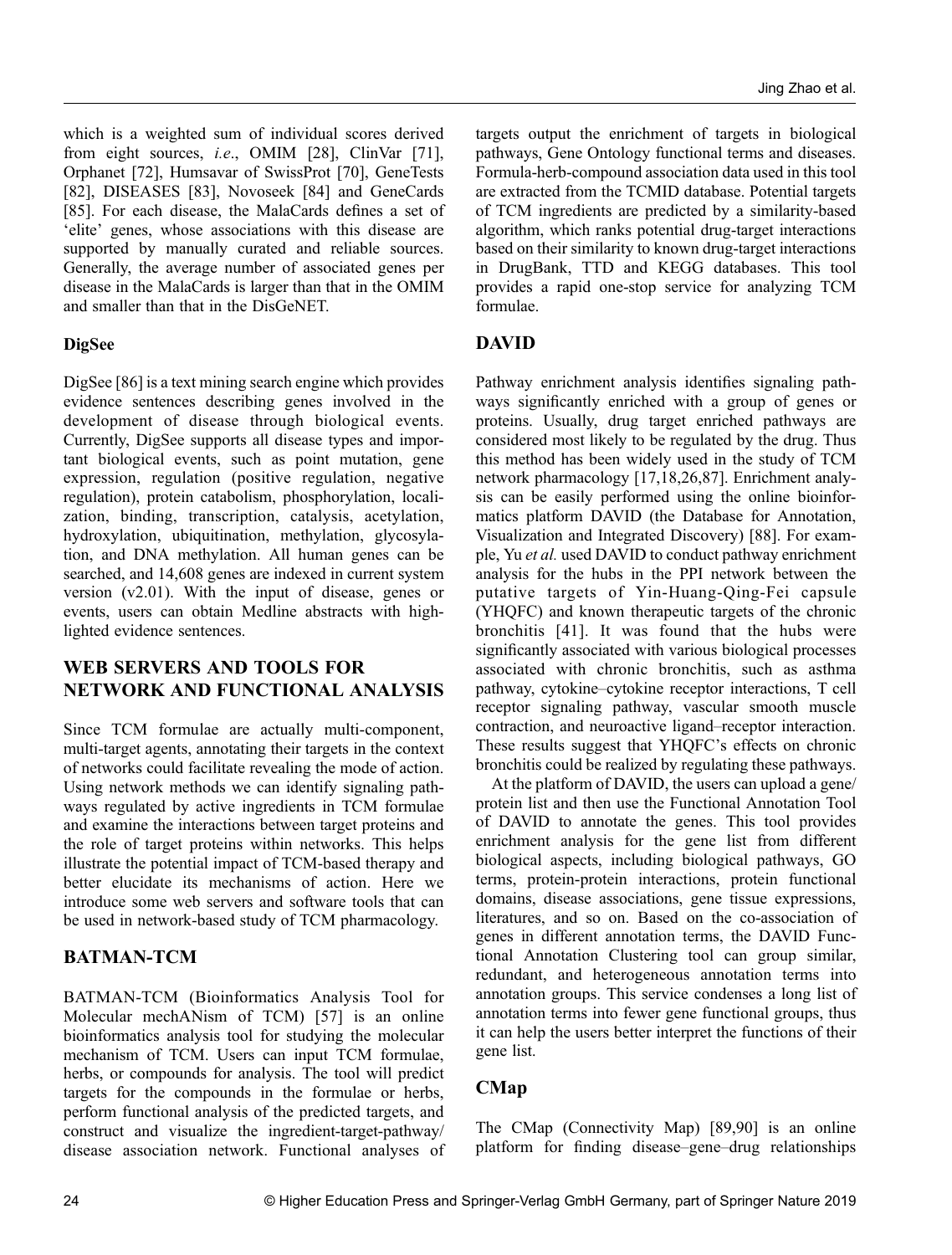based on the similarity of their gene-expression signatures. The CMap database contains huge number of geneexpression profiles of cultured human cells which are treated with drugs or bioactive compounds. Using the online software tool provided by CMap, users can compare gene expression signatures derived from their own research, such as a disease or a drug-treatment condition, with all perturbational signatures in the database. CMap gives a score ranging from  $+1$  to  $-1$  $(+100 \text{ to } -100 \text{ in the new version } CMap-L1000v1)$  to measure the similarity between a query gene signature and a reference profile in the database. A positive score represents the degree of positive correlation and a negative score denotes a negative correlation between the query signature and the reference profile derived from a specific chemical perturbation. Thus high positive correlation of two chemical-treatment expression profiles suggests that the two chemicals may confer related physiological effects on the cell.

The original version of CMap (build 02) contains gene expression profiles of the treatment of 1,309 small molecules on 5 human cell lines [[90](#page-12-0)]. Last year, the next generation CMAP called CMap-L1000v1 was released, which was expanded to 19,811 small molecule compounds and 9 human cell lines. Besides small molecule compounds, the new version also includes the treatment of other perturbagens (18,493 shRNAs, 3,462 cDNAs and 314 biologics) on cell lines [[89](#page-12-0)].

Wen et al. used CMap to examine TCM formula Si-Wu-Tang (SWT) induced changes in gene expression [[91](#page-12-0)]. They found that the gene expression signature of SWT-treated cells showed a high similarity with the CMAP profiles of estradiol-treated MCF-7 cells, which indicates SWT's phytoestrogenic effect. This result is consistent with SWT's widely application in the treatment of women's diseases. Our team established the gene expression profiles of MCF7 cells in response to 102 distinct TCM compounds. Then we used CMap to perform a case study to show how our data can be applied to reveal synergistic mechanism of TCM components [\[92\]](#page-12-0). Recently, Yoo et al. reanalyzed our data using the new version of CMap, they found that the 102 TCM compounds can be clustered into 4 groups based on their mechanism of actions (MoAs), while the MoAs could be clustered into 7 groups. Their further analysis suggests that TCM components clustered in the same MoAs are associated with similar disease indications [\[93\]](#page-12-0). These studies show that the CMap is a useful platform for elucidating molecular mechanisms of TCM when combined with microarray study.

#### Cytoscape

Cytoscape [[94\]](#page-12-0) is free software for integrating, visualiz-

ing, and analyzing data in the context of networks. Cytoscape's software Core provides basic functionality to construct, visualize, layout and analyze the network; to visually integrate the network with expression profiles, phenotypes, and other molecular states; and to link the network to databases of functional annotations. Many works used Cytoscape for network visualization [[33\]](#page-10-0). Network topological analysis is an important task in the research of TCM network pharmacology, which can locate hub nodes playing key roles in the network. When studying the pharmacological mechanisms of Wu-Tou-Dang (WTD) for the treatment of RA, Zhang et al. constructed the interaction network of WTD's putative targets and known RArelated targets. Then they used four topological measures (degree, node betweenness, closeness and  $k$ value) to find out hub proteins for further analysis [[87](#page-12-0)]. In our research for Huang-Lian-Jie-Du-Tang (HLJDT)'s anti-rheumatic effects, we found that most targets of HLJDT are hubs of RA-associated network, suggesting that HLJDT may interfere with RA by acting on proteins in the central locations of the disease network with multiple components [[14](#page-9-0)]. Network topological analysis can be easily done using Cytoscape's tool called "NetworkAnalyzer".

The Core of Cytoscape is extensible through a series of APPs, which can be installed and applied from a menu interface of the software. The users first need to download this software from the website of Cytoscape and then install it on their computer. For example, an APP called "clusterMaker" provides a series of methods, such as kmeans, MCL, Glay community detection algorithm, to split a network into topological clusters. It has been known that topological clusters in biological networks may indicate relatively independent biological functions [[95](#page-12-0)–[97\]](#page-12-0). Thus the decomposition of networks can help better understand the interplays between multiple targets of TCM formula at the scale of modules. In our previous study on the anti-rheumatic mechanism of Tibetan Medicated-Bath Therapy using Wuwei-Ganlu-Yaoyu-Keli (WGYK), we first constructed a gene association network affected by adjuvant arthritis (AA) and WGYK and then decomposed this network into modules. We found that different modules participate in different aspects or stages of immune process regulation, including pathogen recognition, proinflammatory response and inflammatory signaling in innate immune defenses, innate immune response and adaptive immune response [\[17\]](#page-10-0). This result suggests that WGYKm performs its therapeutic effect on RA by regulating multiple stages of immune process. These analyses can be performed by Cytoscape and DAVID.

The Cytoscape software is user-friendly and very useful for the study of TCM network pharmacology.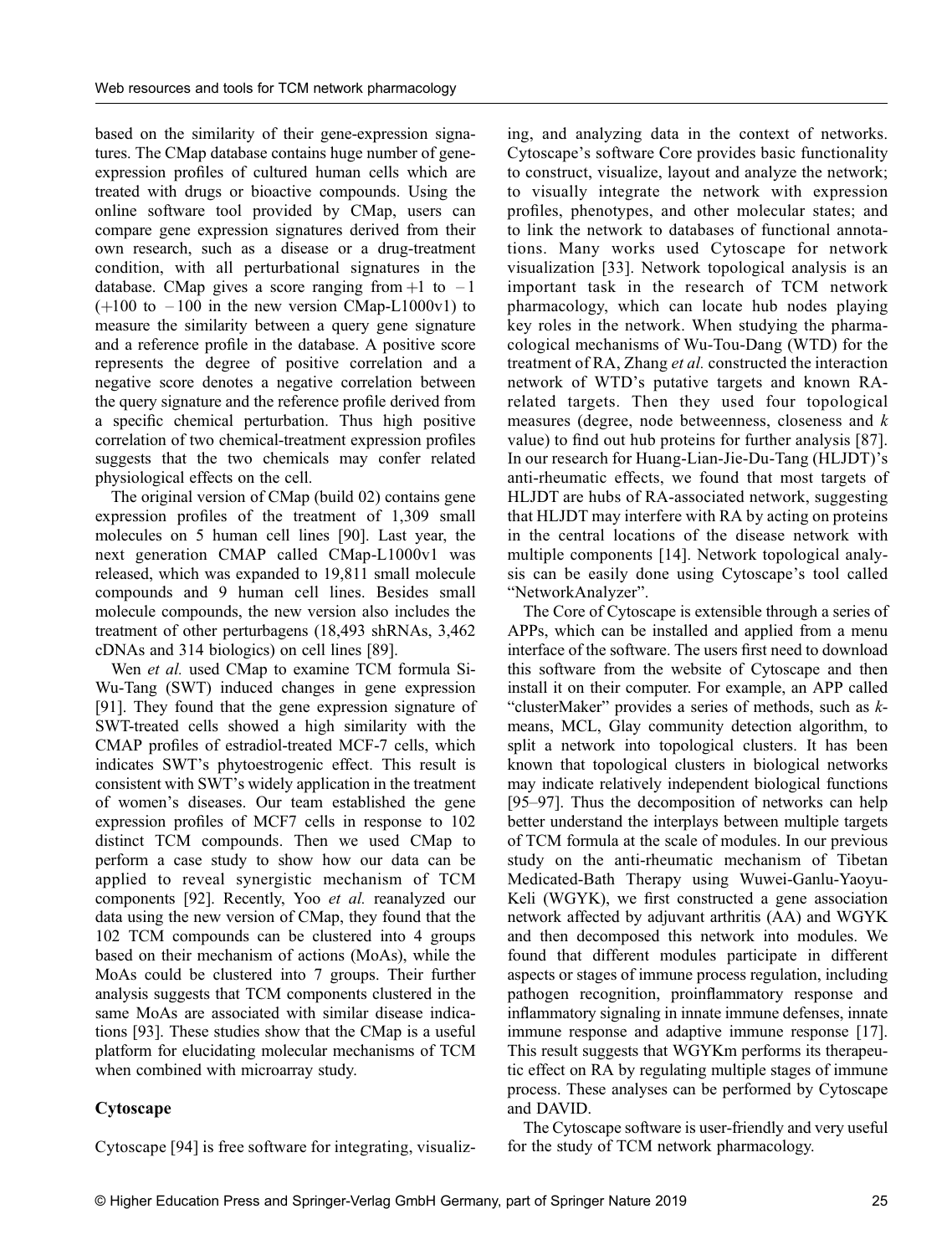## <span id="page-9-0"></span>PERSPECTIVE

By the combination of various chemical components, TCM formulae could achieve similar therapeutic efficacy as mono-ingredient agents at much lower doses of separate compounds. The low-dose and multi-target characteristics of TCM formulae may suppress drug resistance and side effects. Thus TCM has unique advantage in the treatment of complex chronic diseases that require long-term medication. Currently, the paradigm of "multi-target drug discovery" based on molecular network is becoming a new trend, and drug discovery tends to get resources and inspiration from traditional drugs and folk medicines. Through studying the main ingredients of TCM formulae and the role of the targets in the context of cellular networks, TCM network pharmacology helps us better understand the holistic, coordinated and complementary features of TCM. The web resources and tools introduced here may help experimental pharmacologists making better use of existing data and methods in the study of TCM network pharmacology. Current TCM network pharmacology investigates the interactions between multiple components of TCM mainly through the interactions between their targets. Such research can be thought as protein/ gene-centered study, which focuses on protein-protein or gene-gene interactions. Recently, Kim et al. proposed a compound-centered opinion, suggesting that structural similarities of natural compounds to human metabolites can facilitate the understanding of the mode of action of traditional medicines [[98](#page-12-0)]. We hope this inspirational work can bring new insights and approaches to TCM study. We expect that TCM network pharmacology could provide useful inspiration and reference for the discovery of new multi-component, multi-target drugs and combinational medication.

#### ACKNOWLEDGEMENTS

This work was supported by the National Natural Science Foundation of China (Nos. 81520108030, 21472238, 61372194 and 81260672), Professor of Chang Jiang Scholars Program, Shanghai Engineering Research Center for the Preparation of Bioactive Natural Products (No. 16DZ2280200), the Scientific Foundation of Shanghai China (Nos. 13401900103 and 13401900101), the National Key Research and Development Program of China (No. 2017YFC1700200), the Natural Science Foundation of Chongqing (No. cstc2018jcyjAX0090) and Chongqing Education Reform Project of Graduate (No. yjg152017). The funders had no role in study design, data collection, analysis, decision to publish and preparation of the manuscript.

#### COMPLIANCE WITH ETHICAL GUIDELINES

The authors Jing Zhao, Jian Yang, Saisai Tian and Weidong Zhang declare that they have no conflict of interest.

This paper is a review and does not contain any studies with human or

animal subjects performed by any of the authors.

#### REFERENCES

- 1. Li, S. and Zhang, B. (2013) Traditional Chinese medicine network pharmacology: theory, methodology and application. Chin. J. Nat. Med., 11, 110–120
- 2. Zhao, J., Jiang, P. and Zhang, W. (2010) Molecular networks for the study of TCM pharmacology. Brief. Bioinform., 11, 417–430
- 3. Li, S., Fan T.-P., Jia, W., Lu, A. and Zhang, W. (2014) Network pharmacology in traditional Chinese medicine, evidence-based complementary and alternative medicine. Article ID 138460 https://doi.org/10.1155/2014/138460
- 4. Li, P., Chen, J., Wang, J., Zhou, W., Wang, X., Li, B., Tao, W., Wang, W., Wang, Y. and Yang, L. (2014) Systems pharmacology strategies for drug discovery and combination with applications to cardiovascular diseases. J. Ethnopharmacol., 151, 93–107
- 5. Huang, C., Zheng, C., Li, Y., Wang, Y., Lu, A. and Yang, L. (2014) Systems pharmacology in drug discovery and therapeutic insight for herbal medicines. Brief. Bioinform., 15, 710–733
- 6. Chen, C. Y.-C. (2011) TCM Database@Taiwan: the world's largest traditional Chinese medicine database for drug screening in silico. PLoS One, 6, e15939
- 7. Chen, X., Zhou, H., Liu, Y. B., Wang, J. F., Li, H., Ung, C. Y., Han, L. Y., Cao, Z. W. and Chen, Y. Z. (2006) Database of traditional Chinese medicine and its application to studies of mechanism and to prescription validation. Br. J. Pharmacol., 149, 1092–1103
- 8. Ru, J., Li, P., Wang, J., Zhou, W., Li, B., Huang, C., Li, P., Guo, Z., Tao, W., Yang, Y., et al. (2014) TCMSP: a database of systems pharmacology for drug discovery from herbal medicines. J. Cheminform., 6, 13
- 9. Xue, R., Fang, Z., Zhang, M., Yi, Z., Wen, C. and Shi, T. (2013) TCMID: traditional Chinese medicine integrative database for herb molecular mechanism analysis. Nucleic Acids Res., 41, D1089– D1095
- 10. Li, S., Zhang, B. and Zhang, N. (2011) Network target for screening synergistic drug combinations with application to traditional Chinese medicine. BMC Syst. Biol., 5, S10
- 11. Lin, L., Yang, T., Fang, L., Yang, J., Yang, F. and Zhao, J. (2017) Gene gravity-like algorithm for disease gene prediction based on phenotype-specific network. BMC Syst. Biol., 11, 121
- 12. Sun, Y., Sheng, Z., Ma, C., Tang, K., Zhu, R., Wu, Z., Shen, R., Feng, J., Wu, D., Huang, D., et al. (2015) Combining genomic and network characteristics for extended capability in predicting synergistic drugs for cancer. Nat. Commun., 6, 8481
- 13. Yang, K., Bai, H., Ouyang, Q., Lai, L. and Tang, C. (2008) Finding multiple target optimal intervention in disease-related molecular network. Mol. Syst. Biol., 4, 228
- 14. Fang, H., Wang, Y., Yang T., Ga, Y., Zhang, Y., Liu, R., Zhang, W. and Zhao, J. (2013) Bioinformatics analysis for the antirheumatic effects of Huang-Lian-Jie-Du-Tang from a network perspective. Evid-Based Compl. Alt., Article ID 245357, http://dx.doi.org/ 10.1155/2013/245357
- 15. Le, D. H. and Le, L. (2016) Systems pharmacology: a unified framework for prediction of drug-target interactions. Curr. Pharm.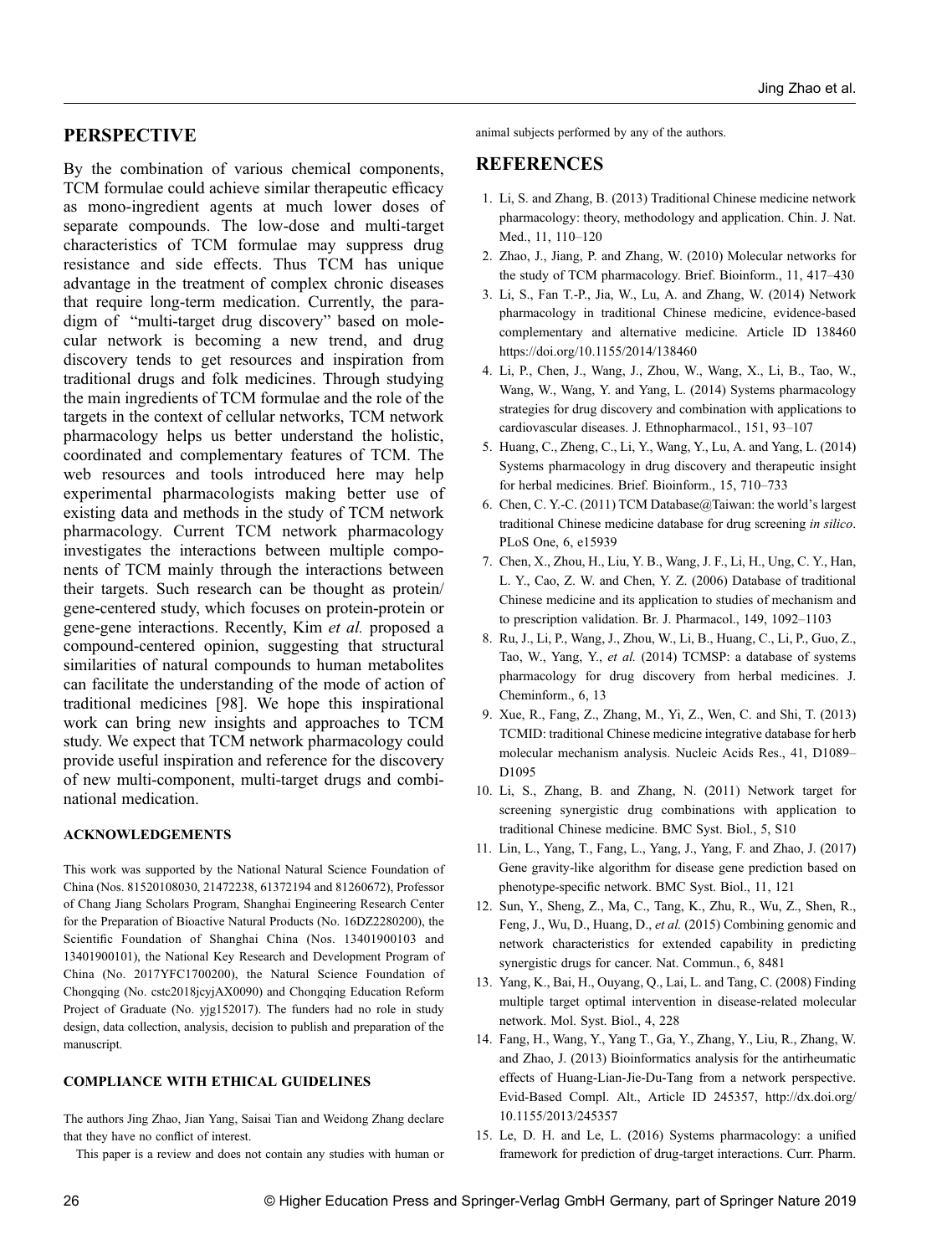<span id="page-10-0"></span>Des., 22, 3569–3575

- 16. Fang, H.-Y., Zeng, H.-W., Lin, L.-M., Chen, X., Shen, X.-N., Fu, P., Lv, C., Liu, Q., Liu, R.-H., Zhang, W.-D., et al. (2017) A network-based method for mechanistic investigation of Shexiang Baoxin Pill's treatment of cardiovascular diseases. Sci. Rep., 7, 43632
- 17. Wang, T., Yang, J., Chen, X., Zhao, K., Wang, J., Zhang, Y., Zhao, J. and Ga, Y. (2017) Systems study on the antirheumatic mechanism of Tibetan medicated-bath therapy using Wuwei-Ganlu-Yaoyu-Keli. BioMed Res. Int., 2017, 2320932
- 18. Liang, X., Li, H. and Li, S. (2014) A novel network pharmacology approach to analyse traditional herbal formulae: the Liu-Wei-Di-Huang pill as a case study. Mol. Biosyst., 10, 1014–1022
- 19. Zhang, W., Tao, Q., Guo, Z., Fu, Y., Chen, X., Shar, P. A., Shahen, M., Zhu, J., Xue, J., Bai, Y., et al. (2016) Systems pharmacology dissection of the integrated treatment for cardiovascular and gastrointestinal disorders by traditional Chinese medicine. Sci. Rep., 6, 32400
- 20. Zhou, W., Cheng, X. and Zhang, Y. (2016) Effect of Liuwei Dihuang decoction, a traditional Chinese medicinal prescription, on the neuroendocrine immunomodulation network. Pharmacol. Ther., 162, 170–178
- 21. Ye, H., Ye, L., Kang, H., Zhang, D., Tao, L., Tang K., Liu, X., Zhu, R., Liu, Q., Chen, Y. Z. et al. (2011) HIT: linking herbal active ingredients to targets. Nucleic Acids Res., 39 (suppl\_1), D1055– D<sub>1059</sub>
- 22. Yu, H., Chen, J., Xu, X., Li, Y., Zhao, H., Fang, Y., Li, X., Zhou, W., Wang, W. and Wang, Y. (2012) A systematic prediction of multiple drug-target interactions from chemical, genomic, and pharmacological data. PLoS One, 7, e37608
- 23. Li, Y. H., Yu, C. Y., Li, X. X., Zhang, P., Tang, J., Yang, Q., Fu, T., Zhang, X., Cui, X., Tu, G., et al. (2018) Therapeutic target database update 2018: enriched resource for facilitating bench-toclinic research of targeted therapeutics. Nucleic Acids Res., 46, D1121–D1127
- 24. Whirl-Carrillo, M., McDonagh, E. M., Hebert, J. M., Gong, L., Sangkuhl, K., Thorn, C. F., Altman, R. B. and Klein, T. E. (2012) Pharmacogenomics knowledge for personalized medicine. Clin. Pharmacol. Ther., 92, 414–417
- 25. Huang, C., Yang, Y., Chen, X., Wang, C., Li, Y., Zheng, C. and Wang, Y. (2017) Large-scale cross-species chemogenomic platform proposes a new drug discovery strategy of veterinary drug from herbal medicines. PLoS One, 12, e0184880
- 26. Lee, A. Y., Park, W., Kang, T.-W., Cha, M. H. and Chun, J. M. (2018) Network pharmacology-based prediction of active compounds and molecular targets in Yijin-Tang acting on hyperlipidaemia and atherosclerosis. J. Ethnopharmacol., 221, 151–159
- 27. Kuhn, M., von Mering, M., Campillos, M., Jensen, L.J. and Bork, P. (2008) STITCH: interaction networks of chemicals and proteins. Nucleic Acids Res., 36(suppl\_1), D684–688
- 28. Hamosh, A., Scott, A.F., Amberger, J.S., Bocchini C.A. and McKusick, V.A. (2005) Online Mendelian Inheritance in Man (OMIM), a knowledgebase of human genes and genetic disorders, Nucleic Acids Res., 33(suppl\_1), D514–517
- 29. Wishart, D. S., Knox, C., Guo, A. C., Shrivastava, S., Hassanali, M., Stothard, P., Chang, Z. and Woolsey, J. (2006) DrugBank: a comprehensive resource for in silico drug discovery and exploration. Nucleic Acids Res., 34, D668–D672
- 30. Mangal, M., Sagar, P., Singh, H., Raghava, G. P. S. and Agarwal, S. M. (2013) NPACT: naturally occurring plant-based anti-cancer compound-activity-target database. Nucleic Acids Res., 41, D1124–D1129
- 31. Tao, W., Li, B., Gao, S., Bai, Y., Shar, P. A., Zhang, W., Guo, Z., Sun, K., Fu, Y., Huang, C., et al. (2015) CancerHSP: anticancer herbs database of systems pharmacology. Sci. Rep., 5, 11481
- 32. Zeng, X., Zhang, P., He, W., Qin, C., Chen, S., Tao, L., Wang, Y., Tan, Y., Gao, D., Wang, B., et al. (2018) NPASS: natural product activity and species source database for natural product research, discovery and tool development. Nucleic Acids Res., 46, D1217– D1222
- 33. Fang, J., Cai, C., Wang, Q., Lin, P., Zhao, Z. and Cheng, F. (2017) Systems pharmacology-based discovery of natural products for precision oncology through targeting cancer mutated genes. CPT Pharmacometrics Syst. Pharmacol., 6, 177–187
- 34. Wishart, D. S., Feunang, Y. D., Guo, A. C., Lo, E. J., Marcu, A., Grant, J. R., Sajed, T., Johnson, D., Li, C., Sayeeda, Z., et al. (2018) DrugBank 5.0: a major update to the DrugBank database for 2018. Nucleic Acids Res., 46, D1074–D1082
- 35. Bento, A. P., Gaulton, A., Hersey, A., Bellis, L. J., Chambers, J., Davies, M., Krüger, F. A., Light, Y., Mak, L., McGlinchey, S., et al. (2014) The ChEMBL bioactivity database: an update. Nucleic Acids Res., 42, D1083–D1090
- 36. Gilson, M. K., Liu, T., Baitaluk, M., Nicola, G., Hwang, L. and Chong, J. (2016) BindingDB in 2015: a public database for medicinal chemistry, computational chemistry and systems pharmacology. Nucleic Acids Res., 44, D1045–D1053
- 37. Günther, S., Kuhn, M., Dunkel, M., Campillos, M., Senger, C., Petsalaki, E., Ahmed, J., Urdiales, E. G., Gewiess, A., Jensen, L. J., et al. (2008) SuperTarget and Matador: resources for exploring drug-target relationships. Nucleic Acids Res., 36, D919–D922
- 38. Kumar, R., Chaudhary, K., Gupta, S., Singh, H., Kumar, S., Gautam, A., Kapoor, P., Raghava, G. P. S. and Cancer, D. R. (2013) CancerDR: cancer drug resistance database. Sci. Rep., 3, 1445
- 39. Cotto, K. C., Wagner, A. H., Feng, Y.-Y., Kiwala, S., Coffman, A. C., Spies, G., Wollam, A., Spies, N. C., Griffith, O. L. and Griffith, M. (2018) DGIdb 3.0: a redesign and expansion of the drug-gene interaction database. Nucleic Acids Res., 46, D1068–D1073
- 40. Siramshetty, V. B., Eckert, O. A., Gohlke, B.-O., Goede, A., Chen, Q., Devarakonda, P., Preissner, S. and Preissner, R. (2018) SuperDRUG2: a one stop resource for approved/marketed drugs. Nucleic Acids Res., 46, D1137–D1143
- 41. Yu, G., Zhang, Y., Ren, W., Dong, L., Li, J., Geng, Y., Zhang, Y., Li, D., Xu, H. and Yang, H. (2016) Network pharmacology-based identification of key pharmacological pathways of Yin-Huang-Qing-Fei capsule acting on chronic bronchitis. Int. J. Chron. Obstruct. Pulmon. Dis., 12, 85–94
- 42. Fang, H., Wang, Y., Yang, T., Ga, Y., Zhang, Y., Liu, R., Zhang, W. and Zhao, J. (2013) Bioinformatics analysis for the antirheumatic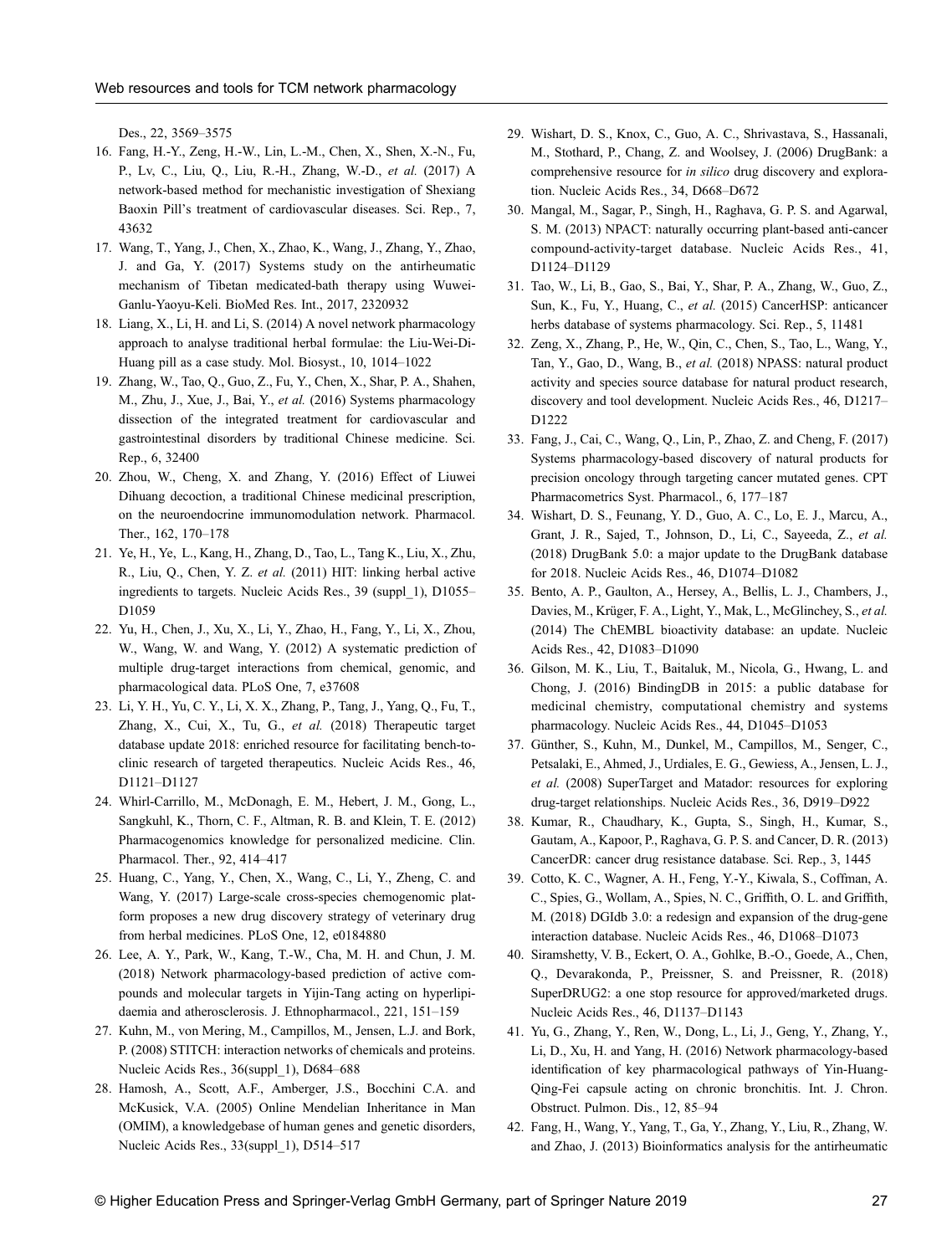<span id="page-11-0"></span>effects of Huang-Lian-Jie-Du-Tang from a network perspective. Evid. Based Complement. Alternat. Med., 2013, 245357

- 43. Zhang, Y., Lin, Y., Zhao, H., Guo, Q., Yan, C. and Lin, N. (2016) Revealing the effects of the herbal pair of Euphorbia kansui and Glycyrrhiza on hepatocellular carcinoma ascites with integrating network target analysis and experimental validation. Int. J. Biol. Sci., 12, 594–606
- 44. Okuno, Y., Tamon, A., Yabuuchi, H., Niijima, S., Minowa, Y., Tonomura, K., Kunimoto, R. and Feng, C. (2008) GLIDA: GPCR—ligand database for chemical genomics drug discovery—database and tools update, Nucleic Acids Res., 36(suppl\_1), D907–D912
- 45. Chen, X., Ji, Z. L. and Chen, Y. Z. (2002) TTD: Therapeutic Target Database. Nucleic Acids Res., 30, 412–415
- 46. Davis, A. P., Grondin, C. J., Lennon-Hopkins, K., Saraceni-Richards, C., Sciaky, D., King, B. L., Wiegers, T. C. and Mattingly, C. J. (2015) The Comparative Toxicogenomics Database's 10th year anniversary: update 2015. Nucleic Acids Res., 43, D914– D920
- 47. Kanehisa, M. and Goto, S. (2000) KEGG: kyoto encyclopedia of genes and genomes. Nucleic Acids Res., 28, 27–30
- 48. Schaefer, C. F., Anthony, K., Krupa, S., Buchoff, J., Day, M., Hannay, T. and Buetow, K. H. (2009) PID: the Pathway Interaction Database. Nucleic Acids Res., 37, D674–D679
- 49. Fabregat, A., Sidiropoulos, K., Garapati, P., Gillespie, M., Hausmann, K., Haw, R., Jassal, B., Jupe, S., Korninger, F., McKay, S., et al. (2016) The Reactome pathway Knowledgebase. Nucleic Acids Res., 44, D481–D487
- 50. Caspi, R., Billington, R., Ferrer, L., Foerster, H., Fulcher, C. A., Keseler, I. M., Kothari, A., Krummenacker, M., Latendresse, M., Mueller, L. A., et al. (2016) The MetaCyc database of metabolic pathways and enzymes and the BioCyc collection of pathway/ genome databases. Nucleic Acids Res., 44, D471–D480
- 51. Roth, B. L., Lopez, E., Patel, S. and Kroeze, W. K. (2000) The multiplicity of serotonin receptors: uselessly diverse molecules or an embarrassment of riches? Neuroscientist, 6, 252–262
- 52. Rose, P. W., Prlić, A., Bi, C., Bluhm, W. F., Christie, C. H., Dutta, S., Green, R. K., Goodsell, D. S., Westbrook, J. D., Woo, J., et al. (2015) The RCSB Protein Data Bank: views of structural biology for basic and applied research and education. Nucleic Acids Res., 43, D345–D356
- 53. Kim, S., Thiessen, P. A., Bolton, E. E., Chen, J., Fu, G., Gindulyte, A., Han, L., He, J., He, S., Shoemaker, B. A., et al. (2016) PubChem Substance and Compound databases. Nucleic Acids Res., 44, D1202–D1213
- 54. Carlson, H. A., Smith, R. D., Damm-Ganamet, K. L., Stuckey, J. A., Ahmed, A., Convery, M. A., Somers, D. O., Kranz, M., Elkins, P. A., Cui, G., et al. (2016) CSAR 2014: a benchmark exercise using unpublished data from pharma. J. Chem. Inf. Model., 56, 1063–1077.
- 55. Sterling, T. and Irwin, J. J. (2015) ZINC 15–ligand discovery for everyone. J. Chem. Inf. Model., 55, 2324–2337
- 56. Wishart, D. S., Feunang, Y. D., Marcu, A., Guo, A. C., Liang, K., Vázquez-Fresno, R., Sajed, T., Johnson, D., Li, C., Karu, N., et al.

(2018) HMDB 4.0: the human metabolome database for 2018. Nucleic Acids Res., 46, D608–D617

- 57. Liu, Z., Guo, F., Wang, Y., Li, C., Zhang, X., Li, H., Diao, L., Gu, J., Wang, W., Li, D., et al. (2016) BATMAN-TCM: a bioinformatics analysis tool for molecular mechanism of traditional Chinese medicine. Sci. Rep., 6, 21146
- 58. Wang, X., Shen, Y., Wang, S., Li, S., Zhang, W., Liu, X., Lai, L., Pei, J. and Li, H. (2017) PharmMapper 2017 update: a web server for potential drug target identification with a comprehensive target pharmacophore database. Nucleic Acids Res., 45, W356–W360
- 59. Luo, H., Chen, J., Shi, L., Mikailov, M., Zhu, H., Wang, K., He, L., and Yang, L. (2011) DRAR-CPI: a server for identifying drug repositioning potential and adverse drug reactions via the chemical–protein interactome, Nucleic Acids Res., 39(suppl\_2), W492–W498
- 60. Pereira, A. S. P., Bester, M. J. and Apostolides, Z. (2017) Exploring the anti-proliferative activity of Pelargonium sidoides DC with in silico target identification and network pharmacology. Mol. Divers., 21, 809–820
- 61. Wei, J., Zhang, Y., Jia, Q., Liu, M., Li, D., Zhang, Y., Song, L., Hu, Y., Xian, M., Yang, H., et al. (2016) Systematic investigation of transcription factors critical in the protection against cerebral ischemia by Danhong injection. Sci. Rep., 6, 29823
- 62. Nickel, J., Gohlke, B.-O., Erehman, J., Banerjee, P., Rong, W. W., Goede, A., Dunkel, M. and Preissner, R. (2014) SuperPred: update on drug classification and target prediction. Nucleic Acids Res., 42, W26–W31
- 63. Gfeller, D., Grosdidier, A., Wirth, M., Daina, A., Michielin, O. and Zoete, V. (2014) SwissTargetPrediction: a web server for target prediction of bioactive small molecules. Nucleic Acids Res., 42, W32–W38
- 64. Yao, Z.-J., Dong, J., Che, Y.-J., Zhu, M.-F., Wen, M., Wang, N.-N., Wang, S., Lu, A.-P. and Cao, D.-S. (2016) TargetNet: a web service for predicting potential drug-target interaction profiling via multitarget SAR models. J. Comput. Aided Mol. Des., 30, 413–424
- 65. Hsin, K.-Y., Matsuoka, Y., Asai, Y., Kamiyoshi, K., Watanabe, T., Kawaoka, Y. and Kitano, H. (2016) systemsDock: a web server for network pharmacology-based prediction and analysis. Nucleic Acids Res., 44, W507–W513
- 66. Hsin, K.-Y., Ghosh, S. and Kitano, H. (2013) Combining machine learning systems and multiple docking simulation packages to improve docking prediction reliability for network pharmacology. PLoS One, 8, e83922
- 67. Zsoldos, Z., Reid, D., Simon, A., Sadjad, B. S. and Johnson, A. P. (2006) eHiTS: an innovative approach to the docking and scoring function problems. Curr. Protein Pept. Sci., 7, 421–435.
- 68. Piñero, J., Bravo, À., Queralt-Rosinach, N., Gutiérrez-Sacristán, A., Deu-Pons, J., Centeno, E., García-García, J., Sanz, F. and Furlong, L. I. (2017) DisGeNET: a comprehensive platform integrating information on human disease-associated genes and variants. Nucleic Acids Res., 45, D833–D839
- 69. Davis, A. P., Grondin, C. J., Johnson, R. J., Sciaky, D., King, B. L., McMorran, R., Wiegers, J., Wiegers, T. C. and Mattingly, C. J. (2017) The Comparative Toxicogenomics Database: update 2017.